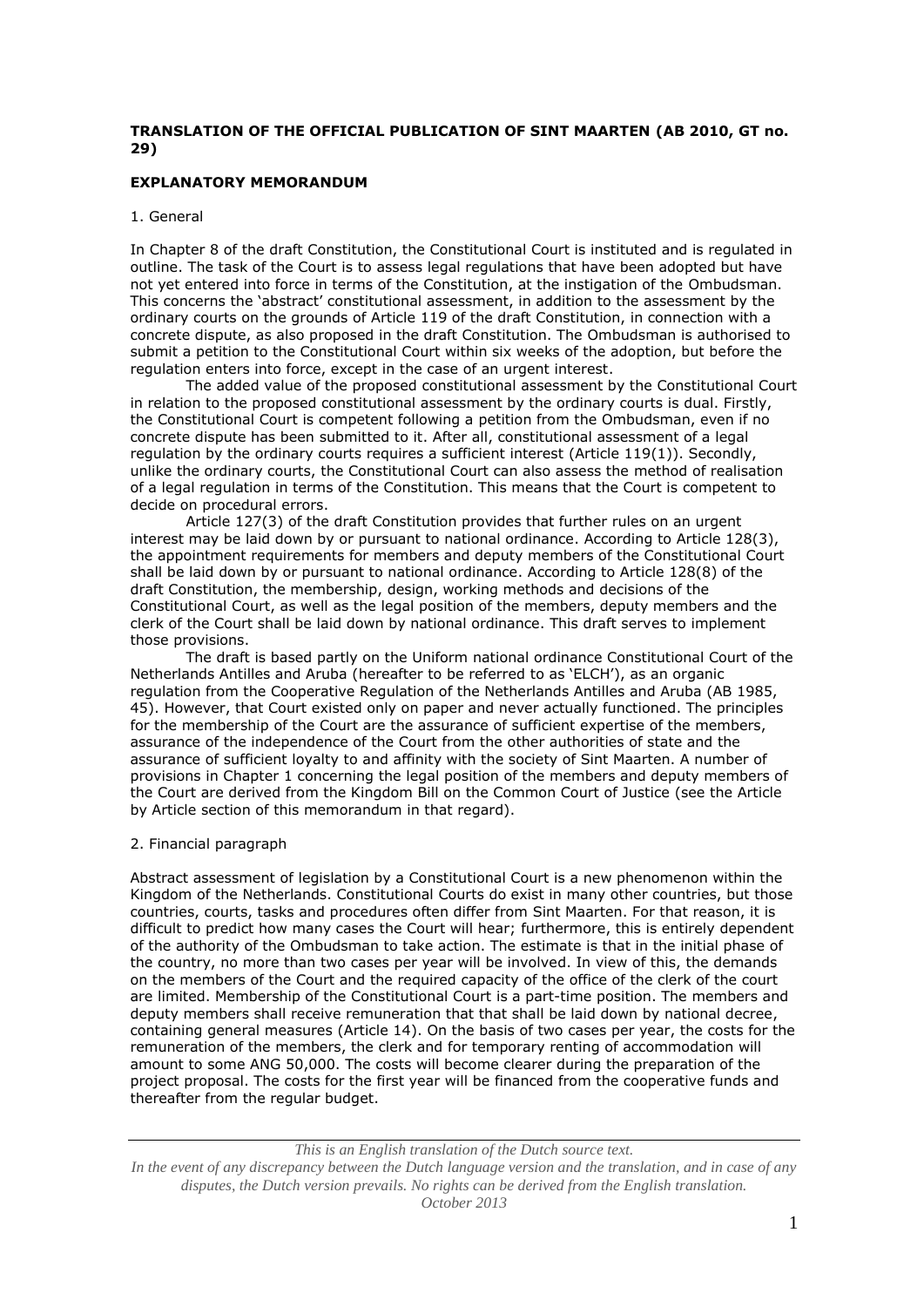### 3. Article by Article Section

### *Article 1*

The Constitutional Court has been instituted by the Constitution and consists of three members and three deputy members. In connection with the task and the powers of the Court to prevent legislation, a multiple composition is desirable. The Constitutional Court of the Netherlands Antilles consisted on paper of five members and two deputy members. In its advisory report, the Common Court of Justice notes that it is not customary to staff a constitutional court with only three members. In the view of the Court, it has little appeal if, after five members of the Council of Advice and then 15 Members of Parliament have considered a matter, an 'appeal' by the Ombudsman is then possible to three members of the Constitutional Court. The Court also notes that the Constitutional Court of the Netherlands Antilles and Aruba also consisted of five members. In response to this, the Administrative Board notes that the Parliament of the Netherlands Antilles and of Aruba consists of 21 members, while that of Sint Maarten consists of 15 members. Partly in view of the scale of the country, the Administrative Board regards a Court consisting of three members and three deputy members as appropriate. They shall be appointed by national decree. One member and one deputy member of the Constitutional Court shall be appointed on the nomination of the Council of State of the Kingdom, from among its members. This is relevant in view of the constitutional developments in the broader context of the Kingdom. Although the regulation in the Constitution is not binding on the Council of State of the Kingdom as a body of the Kingdom, it follows from the fact that the government of the Kingdom must consent to the draft Constitution that the Council of State of the Kingdom will cooperate. However, because the representative of Sint Maarten in the Council of State of the Kingdom is also, pursuant to the draft National ordinance Council of Advice, an associate member of the Council of Advice of Sint Maarten, it cannot concern the member for Sint Maarten in the Council of State of the Kingdom. Article  $4(1)(f)$  of this draft provides that membership of the Constitutional Court is incompatible with membership of the Council of Advice.

One member and one deputy member of the Constitutional Court are also members of the Common Court of Justice and are appointed on the nomination of the Common Court of Justice. This is intended to take account of the Caribbean context. The legal basis for this can be found in Article 17(3) of the Kingdom Bill Common Court of Justice. According to that provision, the Court or members of the Court perform the tasks assigned to them by national ordinance. It is clear that a judge of the Constitutional Court who has ruled on a legal regulation cannot later take part in the concrete assessment pursuant to Article 119. The judge must claim privilege.

One member and one deputy member shall be nominated by the government of Sint Maarten, having heard the Constitutional Court. In contrast to the nominations of the Council of State of the Kingdom and of the Common Court of Justice, the hearing of the Constitutional Court is not binding on the government.

From the point of view of independence, an appointment for life is called for. In order to promote consistency with developments in society, however, a choice has been made for an appointment for ten years. The ELCH is also based on ten years. Provision has been made for the possibility of reappointment.

According to paragraph 3, the nominations must contain the names of two persons if possible. This is adopted from Article 23(2) of the Kingdom Act Court, although the Kingdom Act is based on three persons if possible. In connection with the small scale of Sint Maarten, this was not chosen.

In the island ordinance for the adoption of the draft Constitution, provision shall be made for the initial appointment of the members and deputy members of the Court.

# *Article 2*

This Article provides for the appointment requirements. The appointment requirements in Article 24(1), 24(2) and 24(3) of the Kingdom Bill Common Court of Justice have been followed. Successful completion of a final examination in the field of law at a university designated by national ordinance, or degrees or certificates equated with this by national ordinance, are required. Obviously, candidates must also have provided evidence of

*This is an English translation of the Dutch source text. In the event of any discrepancy between the Dutch language version and the translation, and in case of any disputes, the Dutch version prevails. No rights can be derived from the English translation. October 2013*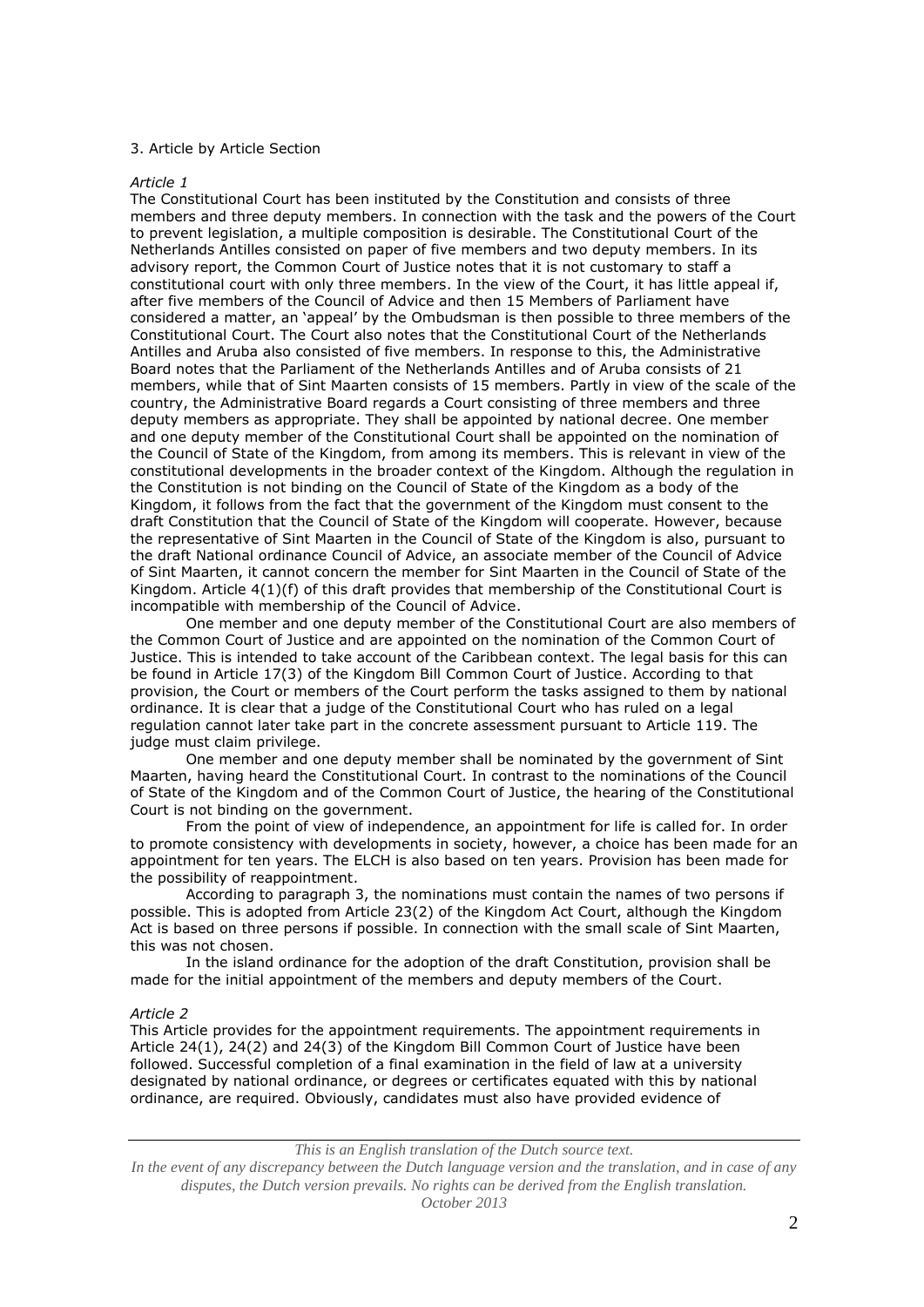competence in matters of law, administration and the administration of justice, or of special expertise in matters concerning legislation, administration and the administration of justice. In particular, broad knowledge and experience of constitutional law is relevant.

Furthermore, the members and deputy members of the Constitutional Court must hold Dutch nationality. This requirement also applies for the judges of the Common Court of Justice (Article 24(3) of the Kingdom Bill Common Court of Justice).

## *Article 3*

This Article concerns the oath.

## *Article 4*

The offices and positions that are incompatible with membership of the Constitutional Court are listed in the first paragraph. Paragraphs 2 and 3 prohibit certain kinship relationships. Paragraphs 2 and 3 are drawn from Article 27 of the Kingdom Bill Common Court of Justice.

### *Article 5*

Article 5 provides that suspension or dismissal as a member of the Council of State for the Kingdom or as a member of the Common Court of Justice also entails suspension or dismissal as a member of the Constitutional Court. This provision is adopted from the ELCH.

### *Articles 6-9*

These Articles lay down the grounds for suspension and dismissal. They are based on the grounds for the suspension and dismissal of judges of the Common Court of Justice in the Kingdom Bill Common Court of Justice (Articles 29, 30, 31 and 32).

Article 6, paragraphs 1 and 2, concern dismissal by national decree, at the member's request or on the member reaching the age of 70. Paragraph 3 concerns dismissal by the Common Court of Justice at the requisition of the Attorney-General. Articles 7 and 8 concern the optional grounds for dismissal, while Article 9 provides for mandatory suspension. There is no reason for optional suspension.

### *Articles 10 and 11*

These provisions regulate the procedure for the Common Court of Justice with regard to the suspension and dismissal of a member or deputy member of the Constitutional Court and are derived from the Kingdom Bill Common Court of Justice. In contrast to the Kingdom Bill, the procedure does not take place on the requisition of the Attorney-General before the Supreme Court, but on the requisition of the Attorney-General before the Common Court of Justice.

# *Articles 12 and 13*

These provisions are drawn from the ELCH.

### *Article 14*

Membership of the Constitutional Court is a part-time position. The members and deputy members receive remuneration that is laid down by national decree.

### *Article 15*

Paragraph 1 provides that a clerk shall be assigned to the Court, to be appointed by national decree on the nomination of the Constitutional Court and to be suspended or dismissed by national decree, having heard the Court. Provision for the first appointment of the clerk will be made in the island ordinance adoption of the national ordinance Constitutional Court. A clerk is desirable in order to assure sufficient support.

### *Articles 16 and 17*

Article 16 describes the task of the Court: deciding on the compatibility with the Constitution of a legal regulation, as referred to in Article 81(g), with the exception of uniform national ordinances, 81(h), 81(i) and 81(j) of the Constitution. This task is also included in the Constitution.

Article 17 provides for the commencement of action before the Court. In accordance with Article 127 of the draft Constitution, only the Ombudsman may file a case with the Court.

*This is an English translation of the Dutch source text.*

*In the event of any discrepancy between the Dutch language version and the translation, and in case of any disputes, the Dutch version prevails. No rights can be derived from the English translation. October 2013*